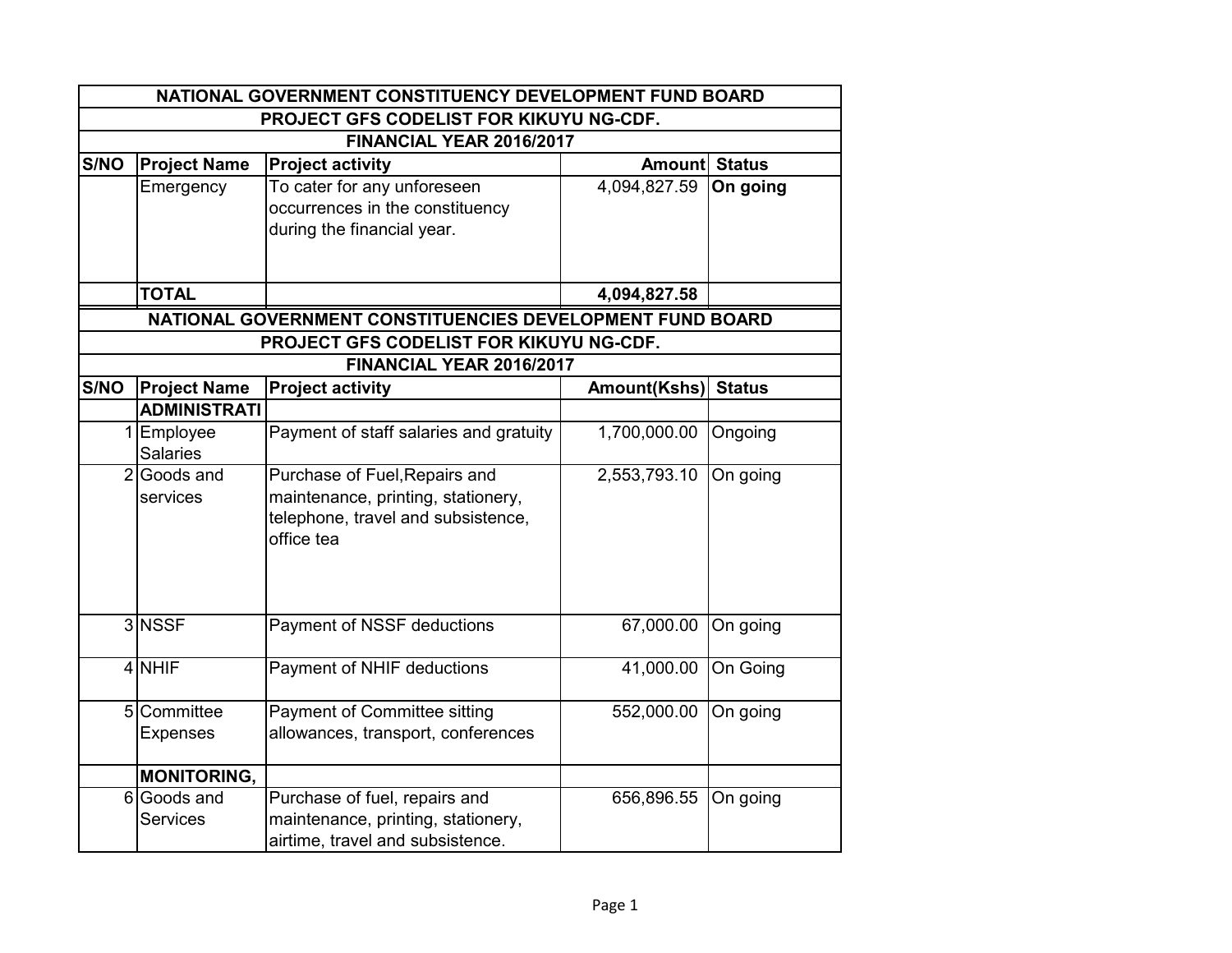| NATIONAL GOVERNMENT CONSTITUENCY DEVELOPMENT FUND BOARD |                     |                                                   |                      |          |  |
|---------------------------------------------------------|---------------------|---------------------------------------------------|----------------------|----------|--|
| PROJECT GFS CODELIST FOR KIKUYU NG-CDF.                 |                     |                                                   |                      |          |  |
| FINANCIAL YEAR 2016/2017                                |                     |                                                   |                      |          |  |
| S/NO                                                    | <b>Project Name</b> | <b>Project activity</b>                           | <b>Amount Status</b> |          |  |
| 7                                                       | Committee           | Payment of Committee sitting                      | 800,000.00           | On going |  |
|                                                         | <b>Expenses</b>     | allowances, transport, conferences                |                      |          |  |
|                                                         | 8 NG-CDFC /         | Undertake training of the PMC's/NG-               | 1,000,000.00         | On going |  |
|                                                         | PMC/Staff           | <b>CDFCs on NG-CDF related issues</b>             |                      |          |  |
|                                                         | capacity            |                                                   |                      |          |  |
|                                                         | building            |                                                   |                      |          |  |
|                                                         | <b>SPORTS</b>       |                                                   |                      |          |  |
|                                                         |                     | 9 Sports Activities Carry out constituency sports | 1,637,931.03         | On going |  |
|                                                         |                     | tournaments and the winning teams                 |                      |          |  |
|                                                         |                     | be awarded with trophies, balls,                  |                      |          |  |
|                                                         |                     | games kits and the Annual                         |                      |          |  |
|                                                         |                     | constituency marathon                             |                      |          |  |
|                                                         | <b>ENVIRONMEN</b>   |                                                   |                      |          |  |
|                                                         | 10 Environmental    | Tree Planting in NG-CDF funded                    | 1,637,931.03         | On going |  |
|                                                         | <b>Activities</b>   | projects schools namely: Kanyiha                  |                      |          |  |
|                                                         |                     | primary, Gitiba Primary, Gathiru                  |                      |          |  |
|                                                         |                     | Primary, Kinoo Primary.                           |                      |          |  |
|                                                         | <b>BURSARY</b>      |                                                   |                      |          |  |
|                                                         | 11 Bursary -        | Payment of bursary to needy                       | 13,000,000.00        | On going |  |
|                                                         | Secondary           | students(form 1-form 4)                           |                      |          |  |
|                                                         | schools             |                                                   |                      |          |  |
|                                                         | 12 Bursary $-$      | Payment of bursary to needy                       | 6,974,137.93         | On going |  |
|                                                         | <b>Tertiary</b>     | students(Higher education, College)               |                      |          |  |
|                                                         | Institutions        |                                                   |                      |          |  |
|                                                         | 13 Bursary -        | Payment of bursary to needy                       | 500,000.00           | On going |  |
|                                                         |                     | Special Schools students in special schools       |                      |          |  |
|                                                         | <b>SECURITY</b>     |                                                   |                      |          |  |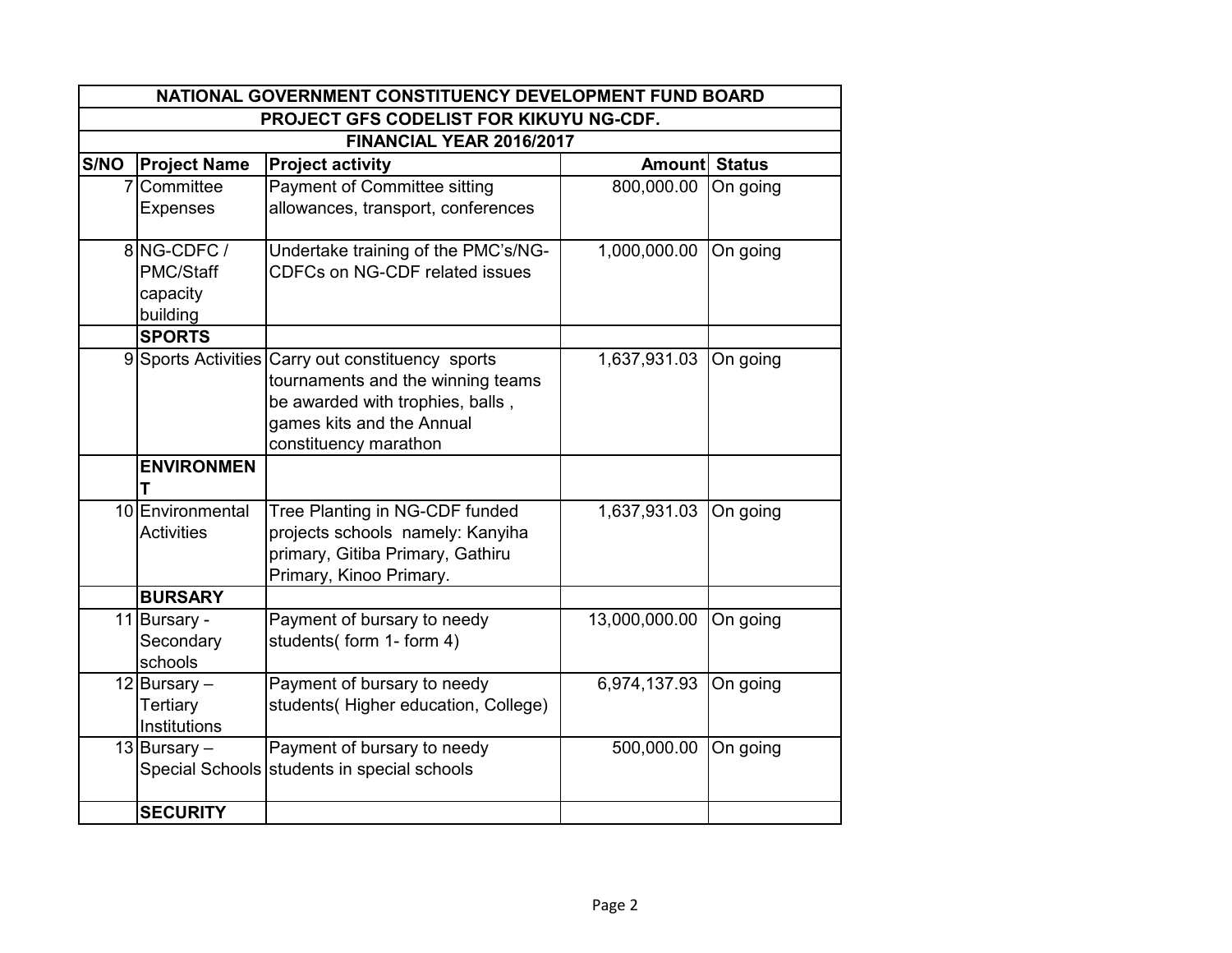| NATIONAL GOVERNMENT CONSTITUENCY DEVELOPMENT FUND BOARD |                                    |                                                                                                                                                                       |                      |            |  |
|---------------------------------------------------------|------------------------------------|-----------------------------------------------------------------------------------------------------------------------------------------------------------------------|----------------------|------------|--|
| PROJECT GFS CODELIST FOR KIKUYU NG-CDF.                 |                                    |                                                                                                                                                                       |                      |            |  |
|                                                         | FINANCIAL YEAR 2016/2017           |                                                                                                                                                                       |                      |            |  |
| S/NO                                                    | <b>Project Name</b>                | <b>Project activity</b>                                                                                                                                               | <b>Amount Status</b> |            |  |
|                                                         | 14 Kinoo Police<br>Post            | Construction of 5 Administration<br>Police quarters Laying foundation,<br>walling, roofing, plastering)                                                               | 4,000,000.00         | On going   |  |
|                                                         | 15 Thamanda<br><b>Police Post</b>  | Construction of 10 Administration<br>Police Quarters (Laying foundation,<br>walling, roofing, plastering)                                                             | 5,000,000.00         | <b>New</b> |  |
|                                                         | 16 Kerwa Police<br>post            | Construction of 3 Administration<br>Police Quarters (Laying foundation,<br>walling, roofing, plastering)                                                              | 1,500,000.00         | On going   |  |
|                                                         | 17 Gatune Police<br>Post           | Construction of 4 Administration<br>Police Quarters (Laying foundation,<br>walling, roofing, plastering)                                                              | 2,000,000.00         | On going   |  |
|                                                         | 18 Gichecheni<br>police post       | Completion of staff house (fixing<br>doors, windows, internal wall<br>plastering, external wall finishing,<br>painting)                                               | 500,000.00           | On going   |  |
|                                                         | <b>PRIMARY</b>                     |                                                                                                                                                                       |                      |            |  |
|                                                         | 19 Nderi primary<br>School         | Renovation of 6 classrooms (Re-<br>roofing, floor screeding, plastering<br>and painting)                                                                              | 1,500,000.00         | On going   |  |
|                                                         | 20 Wambaa<br><b>Primary School</b> | Renovation of 5 classrooms by<br>reinforcing the doors & windows<br>(Plastering, re-roofing, fixing window<br>panes, flooring, painting and fixing<br>fascial boards) | 1,500,000.00         | On going   |  |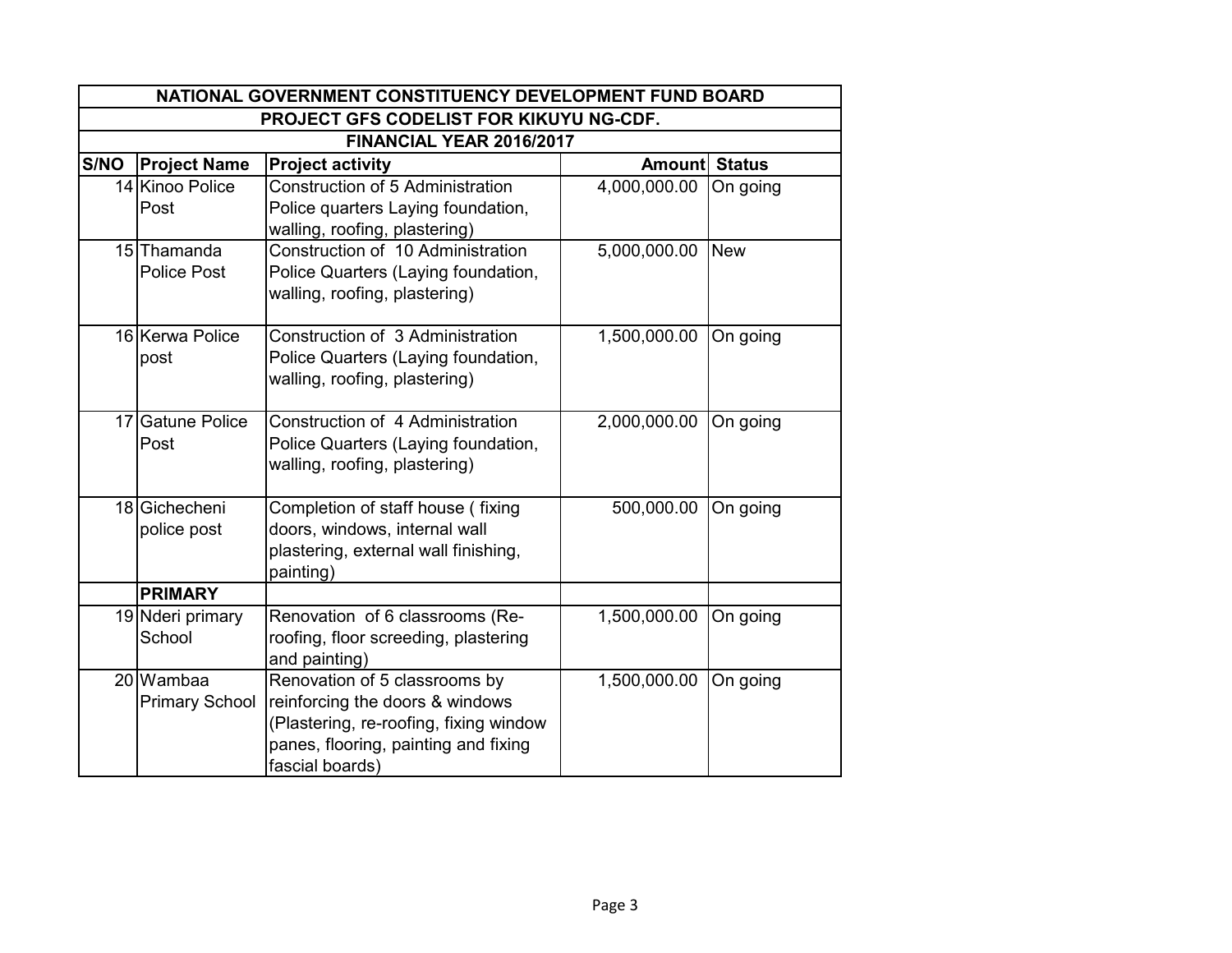| NATIONAL GOVERNMENT CONSTITUENCY DEVELOPMENT FUND BOARD |                                         |                                                                                                                                                                       |                      |          |  |  |
|---------------------------------------------------------|-----------------------------------------|-----------------------------------------------------------------------------------------------------------------------------------------------------------------------|----------------------|----------|--|--|
| PROJECT GFS CODELIST FOR KIKUYU NG-CDF.                 |                                         |                                                                                                                                                                       |                      |          |  |  |
|                                                         | FINANCIAL YEAR 2016/2017                |                                                                                                                                                                       |                      |          |  |  |
| S/NO                                                    | <b>Project Name</b>                     | <b>Project activity</b>                                                                                                                                               | <b>Amount Status</b> |          |  |  |
|                                                         | 21 Gikambura<br><b>Primary School</b>   | Renovation 7 classrooms by<br>reinforcing the doors & windows,<br>Plastering, re-roofing, fixing window<br>panes, flooring, painting and fixing<br>fascia boards)     | 2,000,000.00         | On going |  |  |
|                                                         | 22 RiuNderi<br>primary school           | Renovation 5 of classrooms by<br>reinforcing the doors & windows,<br>Plastering, re-roofing, fixing window<br>panes, flooring, painting and fixing<br>fascia boards)  | 1,500,000.00         | On going |  |  |
|                                                         | 23 Gicharani<br>primary School          | Renovation 7 classrooms by<br>reinforcing the doors & windows<br>(Plastering, re-roofing, fixing window<br>panes, flooring, painting and fixing<br>fascial boards)    | 2,000,000.00         | On going |  |  |
|                                                         | 24 Mai- a-ihii<br><b>Primary School</b> | Renovation of 7 classrooms by<br>reinforcing the doors & windows<br>(Plastering, re-roofing, fixing window<br>panes, flooring, painting and fixing<br>fascial boards) | 2,000,000.00         | On going |  |  |
|                                                         | 25 Gatune Primary<br>School             | Renovation of 4 classrooms (Fixing<br>the huge cracks caused by earth<br>tremors, flooring, plastering, putting<br>verandahs, painting, fixing doors &<br>windows)    | 1,000,000.00         | On going |  |  |